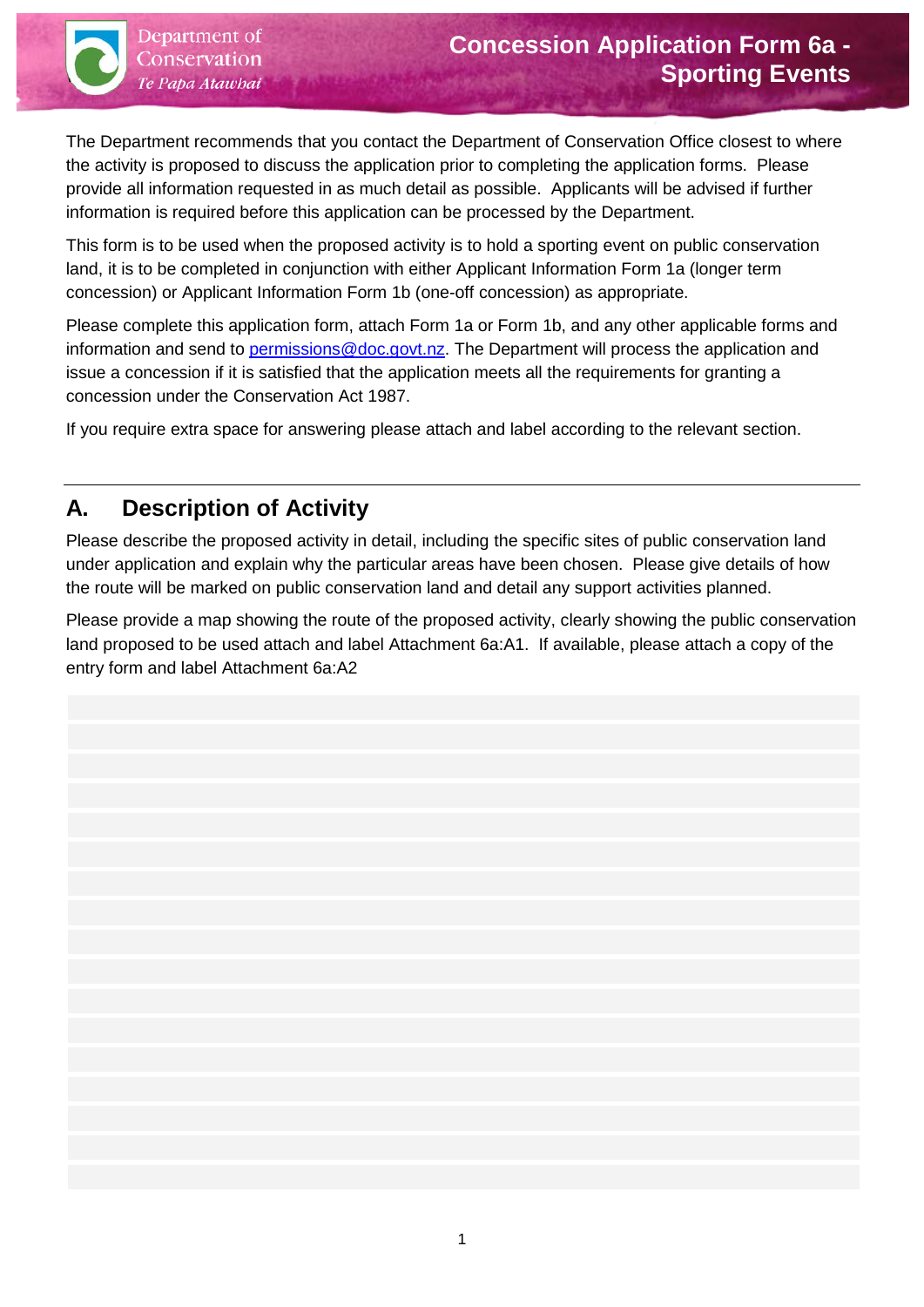#### **Expected maximum number of participants involved:**

| <b>Officials:</b> | <b>Competitors:</b> |  |
|-------------------|---------------------|--|
|                   |                     |  |
|                   |                     |  |

**Approximate date for event:**

**Maximum length of time on public conservation land:**

#### **B. Facilities/Structures**

If you wish to build, extend or add to any **permanent or temporary structures** on public conservation land (eg toilets, sets, storage facilities). Please include any details of construction eg location, building dimensions, materials, purpose, number of people and vehicles involved etc. Please also provide the following details:

- Could this structure or facility be reasonably undertaken outside public conservation land? Provide details of other sites/areas considered.
- Could any potential adverse effects be significantly less (and/or different) in another conservation area or another part of the conservation area to which the application relates? Give details/reasons

Please attach a site and construction plan showing location of proposed structures and label Attachment 6a:B

### **C. Term**

Please detail the length of the term sought (i.e. number of years or months) and why. If you are applying for a one-off permit please state the specific dates and/or times sought.

*Note: An application for a concession for a period over 10 years must be publicly notified, an application for a concession up to 10 years will not be publicly notified unless the adverse effects of the activity are such that it is required, or if an exclusive interest in the land is required.*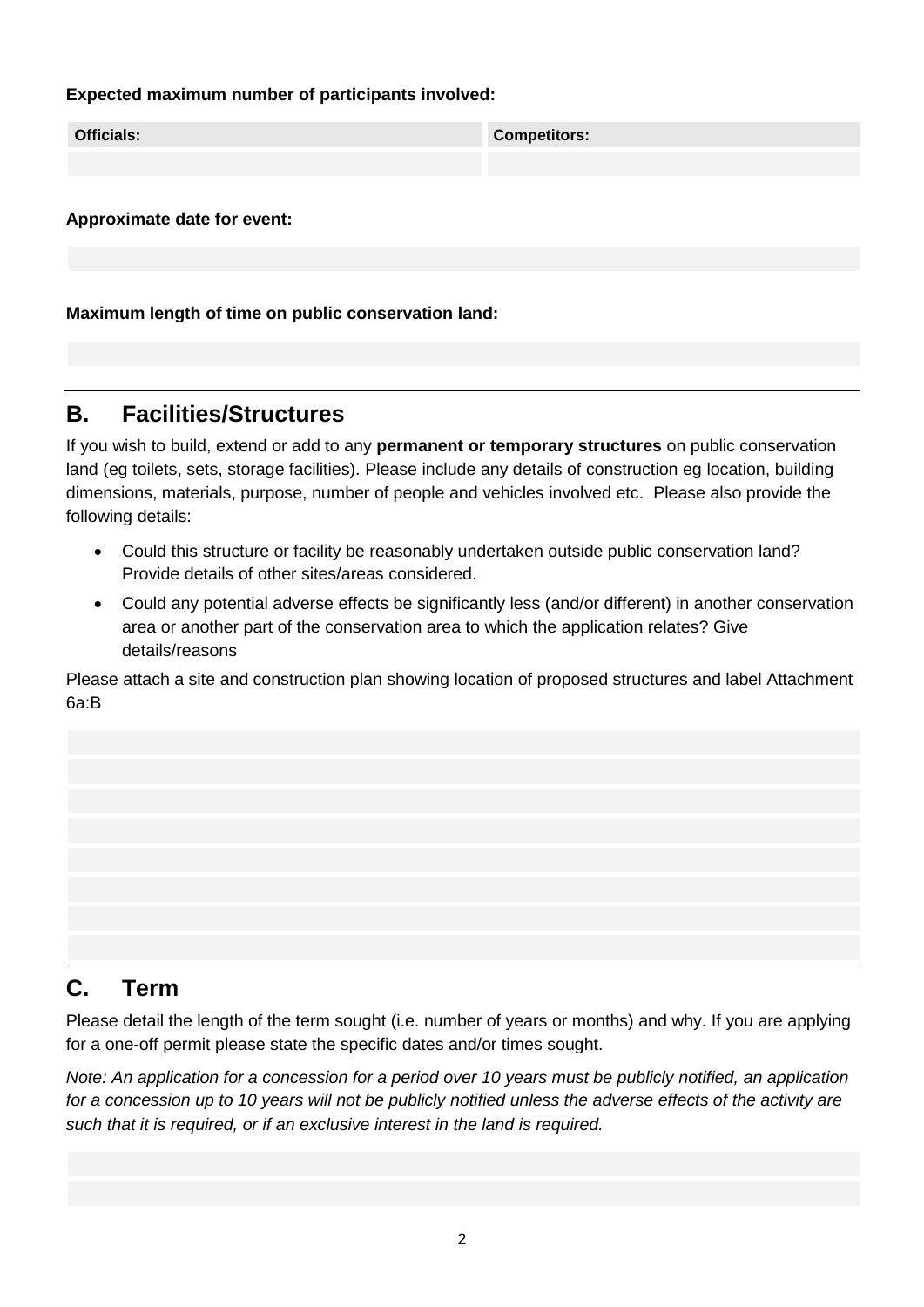#### **D. Environmental Impact Assessment**

This section is one of the most important factors that will determine the Department's decision on the application. Please answer in detail.

In column 1 please list all the locations of your proposal. In column 2 list any special features of the environment or the recreation values of that area. Then in column 3 list any effects (positive or adverse) that your activity may have on the values or features in column 2. In column 4 list the ways you intend to mitigate, remedy or avoid any adverse effects noted in column 3. Please add extra information or supporting evidence as necessary and label Attachment 6a:D.

Refer to Steps 1 and 2 in your Guide to Environmental Impact Assessment to help you fill in this section.

| Location on public<br>conservation land              | Special feature or value           | Potential effects of your<br>activity on the feature or<br>value (positive or adverse) | Methods to remedy, mitigate or avoid any adverse effects<br>identified                                                                                         |
|------------------------------------------------------|------------------------------------|----------------------------------------------------------------------------------------|----------------------------------------------------------------------------------------------------------------------------------------------------------------|
| EG: Matiu/Somes Island Matiu<br><b>Circuit Track</b> | Endemic geckos, skinks,<br>tuatara | Damage to habitat by<br>competitors                                                    | Include in briefing that all competitors must stay on formed<br>paths; put temporary signs in sensitive places reminding<br>competitors to avoid leaving track |
|                                                      |                                    |                                                                                        |                                                                                                                                                                |
|                                                      |                                    |                                                                                        |                                                                                                                                                                |
|                                                      |                                    |                                                                                        |                                                                                                                                                                |
|                                                      |                                    |                                                                                        |                                                                                                                                                                |
|                                                      |                                    |                                                                                        |                                                                                                                                                                |
|                                                      |                                    |                                                                                        |                                                                                                                                                                |
|                                                      |                                    |                                                                                        |                                                                                                                                                                |
|                                                      |                                    |                                                                                        |                                                                                                                                                                |
|                                                      |                                    |                                                                                        |                                                                                                                                                                |
|                                                      |                                    |                                                                                        |                                                                                                                                                                |
|                                                      |                                    |                                                                                        |                                                                                                                                                                |